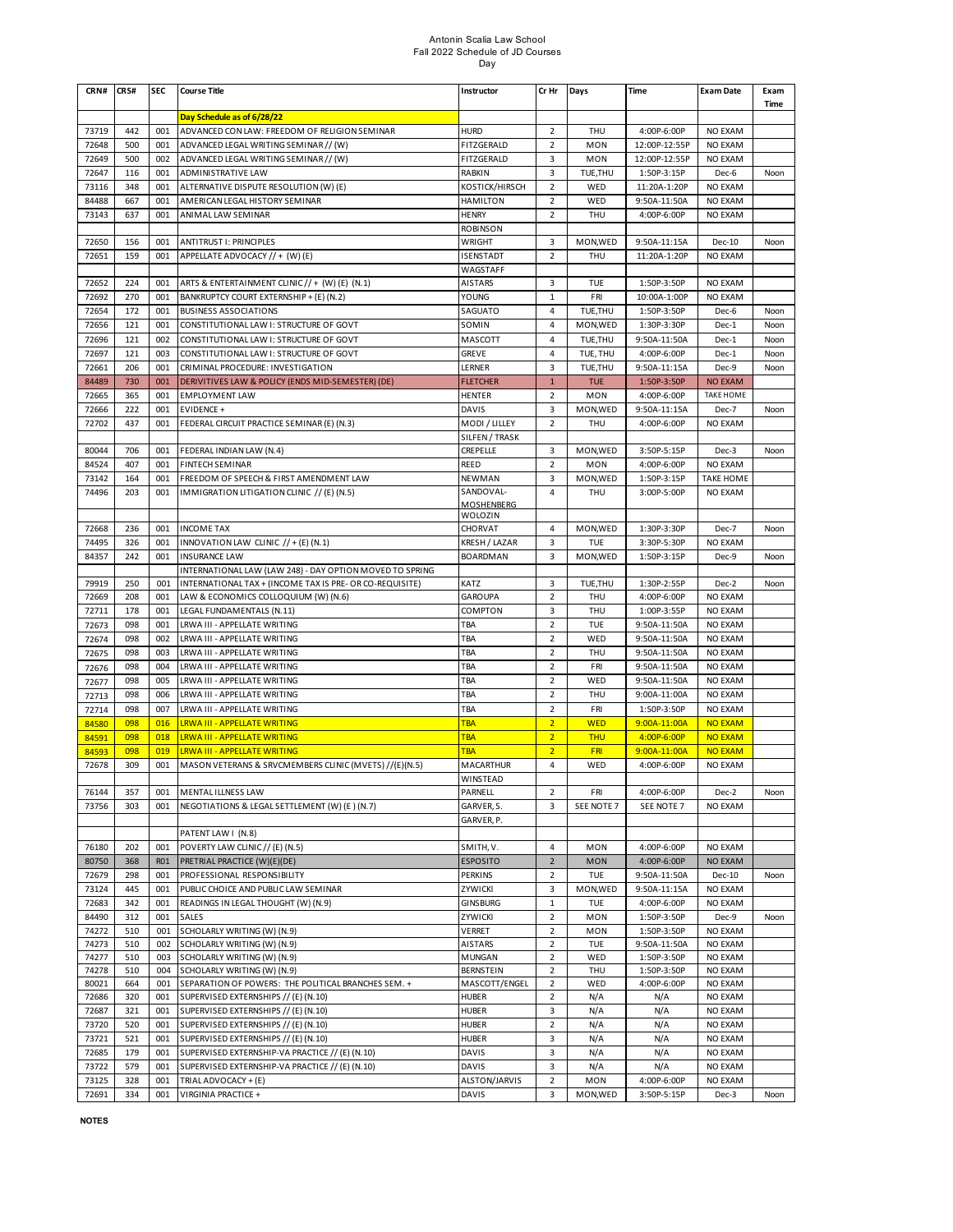# Antonin Scalia Law School Fall 2022 Schedule of JD Courses Day

| NO highlight - In-Person                                                                                                                                                                        |  |
|-------------------------------------------------------------------------------------------------------------------------------------------------------------------------------------------------|--|
| GRAY highlighted courses - Remote Only. Remote only courses are distance education courses. No more than 1/3 of a student's required 89 credit to graduate                                      |  |
| may be distance education credits.<br>RED highlighted courses - Flex Course (with some class sessions meeting in-person and some meeting remotely). This course is a distance education course. |  |
| No more than 1/3 of a student's required 89 credits to graduate may be distance education credits.                                                                                              |  |
| Enrollment with permission of instructor only.                                                                                                                                                  |  |
| This course has prerequisites. Please check course descriptions and syllabi for course prerequisite information.                                                                                |  |
| (W) This course has been designated as a writing course.                                                                                                                                        |  |
| (E) This course has been designated as an experiential course.                                                                                                                                  |  |
| (DE) This course has been designated as a distance education course. No more than 1/3 of a student's required 89 credits to graduate may be distance education credits.                         |  |
| (N.1) The Arts & Entertainment and Innovation Law Clinics meet for two hours a week but students receive three credits total because of meetings                                                |  |
| and work required outside of the regularly scheduled classroom time. Information regarding the application process has been sent via LawNews email.                                             |  |
| (N.2) The Bankruptcy Court Externship program will meet at the United States Bankruptcy Courthouse (200 South Washington Street) in Alexandria, VA                                              |  |
| from 10 a.m. to 1 p.m. on the 2nd and 4th Fridays of each month.                                                                                                                                |  |
| (N.3) The Federal Circuit Practice Seminar is a prerequisite for the Giles Rich Moot Court Competition (Law 125) offered in Spring 2023.                                                        |  |
| (N.4) Federal Indian Law is a prerequisite for the Tribal Sovereignty Clinic offered in Spring 2023.                                                                                            |  |
| (N.5) The Immigration Litigation, M-VETS, and Poverty Law Clinics meet for two hours a week but students will receive four credits total for the semester because                               |  |
| of meetings and work outside of the regularly scheduled classroom time. Information regarding the application process was sent via Law News email. The meeting time                             |  |
| of the Poverty Law and Immigration Litigation clinics classroom component may be adjusted based on the instructor's consulatation with students selected to participate.                        |  |
| (N.6) The Law & Economics Colloquium is scheduled from 4 - 6 p.m. but, on occasion, will meet from 4 - 5:25 p.m. (on dates to be listed on the course syllabus).                                |  |
| JD students who have taken the course once may enroll a second time because course content changes semester to semester.                                                                        |  |
| (N.7) The Negotiations course (3 cr.) will be offered over two weekends, September 16-18 and November 4-6, meeting each weekend on Friday (1:30 - 6:00 pm),                                     |  |
| Saturday (8:00 am - 6:00 pm), and Sunday (8:00 am - 3:15 pm). Students must attend every session to receive credit.                                                                             |  |
| (N.8) A four credit Patent Law course will be offered during the day in Spring 2023 (covering Patent I and Patent II in one course). Students may take either                                   |  |
| Patent Law I (Fall 2022) and Patent Law II (Spring 2023) in the evening, or Patent Law as a four credit course during the day (Spring 2023).                                                    |  |
| (N.9) This course will not meet weekly but will meet on assigned dates over the course of the semester as listed in the course syllabus.                                                        |  |
| (N.10) Students must receive approval to register for the Supervised Externship programs and should submit the Externship Information form found in the                                         |  |
| Externship Module on Symplicity to begin the process. (Virginia Practice Externship applicants will submit the form after meeting with the program directors.)                                  |  |
| To access the form, log in to Symplicity and select the Externship Module from the "Shortcuts" on the right side of the screen or the "Experiential Module"                                     |  |
| (it shows both ways) and select "add". Once approved, students will be registered by the Records Office for the appropriate externship course. Students not being                               |  |
| compensated for the work performed will be registered for Law 320, 321, or 179. Students being compensated for the work being performed will be registered                                      |  |
| for Law 520, 521, or 579. Students are limited to a maximum of 6 credit hours of compensated externship and such credit may be earned only in a student's final                                 |  |
| two full semesters (fall or spring).                                                                                                                                                            |  |
| (N.11) Legal Fundamentals will not open at the start of general registration. Students ranked in the bottom quartile (25%) of the class at the end of their penultimate                         |  |
| year are required to take the course prior to graduation. Those students will be notified directly and registered by the Records Office. The course will then open                              |  |
| as an elective option for students in their final year. Additional information, including the start date for elective registration, will be provided via LawNews email.                         |  |
| MAKE-UP EXAMS FOR ANY REASON OCCUR ON ONE OF THE EXAM MAKE-UP DAYS - DECEMBER 13 & 14. STUDENTS MUST SUBMIT                                                                                     |  |
| A PETITION TO THE RECORDS OFFICE SEEKING PERMISSION TO DELAY AN EXAM.                                                                                                                           |  |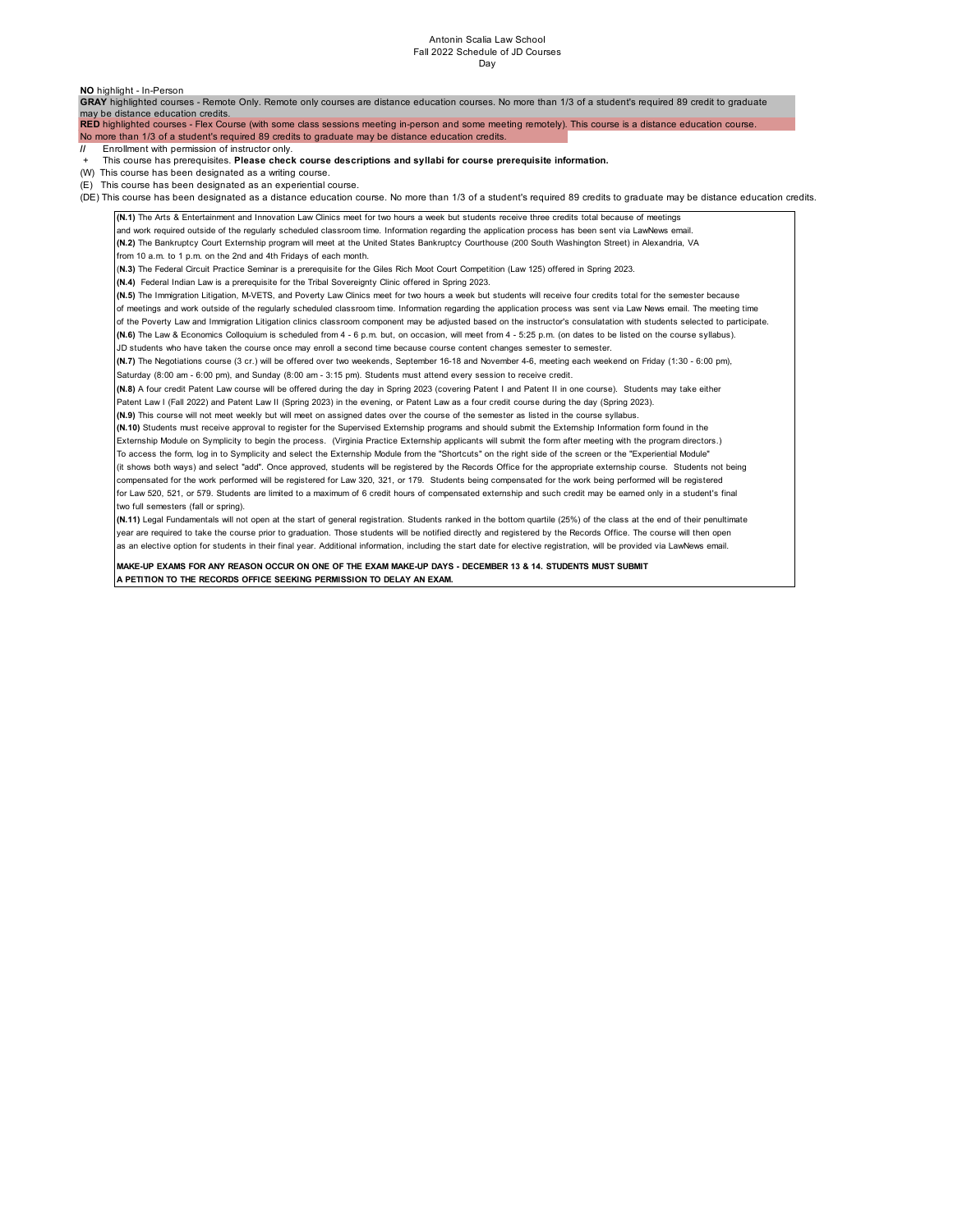### Antonin Scalia Law School Fall 2022 Schedule of JD Courses Evening

| CRN#           | CRS#       | <b>SEC</b>        | <b>Course Title</b>                                                              | Instructor                   | Cr Hr                   | Days                  | <b>Time</b>                  | <b>Exam Date</b>         | Exam               |
|----------------|------------|-------------------|----------------------------------------------------------------------------------|------------------------------|-------------------------|-----------------------|------------------------------|--------------------------|--------------------|
|                |            |                   |                                                                                  |                              |                         |                       |                              |                          | Time               |
| 73126          | 364        | 001               | <b>Evening Schedule as of 6/28/22</b><br>ADMINISTRATIVE LAW CLINIC // + (E)      | CONSOVOY                     | $\overline{2}$          | <b>MON</b>            | 8:10P-10:10P                 | NO EXAM                  |                    |
|                |            |                   |                                                                                  | MCCARTHY/BATES               |                         |                       |                              |                          |                    |
| 76061          | 475        | 001               | ADVANCED ANTITRUST SEMINAR +                                                     | <b>RYBNICEK</b>              | $\overline{2}$          | TBA                   | TBA                          | NO EXAM                  |                    |
| 84496          | 348        | 002               | ALTERNATIVE DISPUTE RESOLUTION (W)(E)                                            | LU                           | $\overline{2}$          | THU                   | 6:05P-8:05P                  | NO EXAM                  |                    |
| 76177          | 156        | 002               | <b>ANTITRUST I: PRINCIPLES</b>                                                   | SAYYED / EZRIELEV            | 3                       | TUE, THU              | 8:10P-9:35P                  | Dec-10                   | Noon               |
| 72694          | 237        | 001               | ANTITRUST ECONOMICS +                                                            | KOBAYASHI                    | $\overline{2}$          | WED                   | 6:05P-8:05P                  | Dec-5                    | 6:00 PM            |
| 72653          | 167        | 001               | <b>BANKRUPTCY</b>                                                                | YOUNG                        | 3                       | MON, WED              | 8:10P-9:35P                  | <b>TAKE HOME</b>         |                    |
| 72695          | 172        | <b>RO2</b>        | BUSINESS ASSOCIATIONS (DE) (N.1) (PT STUDENTS ONLY UNTIL VERRET<br>7/1)          |                              | $\overline{4}$          | MON, WED              | 8:10P-10:10P                 | Dec-6                    | 6:00 PM            |
|                | 181        | 001               | COMMUNICATIONS LAW - MOVED TO SPRING                                             |                              |                         |                       |                              |                          |                    |
|                |            |                   | CONSUMER PROTECTION LAW - MOVED TO SPRING                                        |                              |                         |                       |                              |                          |                    |
| 79915          | 191        | 001               | <b>COPYRIGHT LAW</b>                                                             | NEWMAN                       | 3                       | MON, WED              | 6:05P-7:30P                  | Dec-9                    | 6:00 PM            |
| 72698          | 206        | 002               | CRIMINAL PROCEDURE: INVESTIGATION                                                | LORD                         | 3                       | WED                   | 6:05P-9:00P                  | Dec-9                    | 6:00 PM            |
| 72699          | 365        | 002               | <b>EMPLOYMENT LAW</b>                                                            | <b>MOLLEN</b>                | $\overline{2}$          | THU                   | 6:05P-8:05P                  | Dec-2                    | 6:00 PM            |
| 74271<br>72701 | 219<br>222 | 001<br><b>RO2</b> | <b>ESTATE &amp; GIFT TAX +</b>                                                   | D'AVERSA<br><b>BERNSTEIN</b> | 3<br>$\overline{3}$     | TUE, THU<br>MON, WED  | $6:05 - 7:30$<br>6:05P-7:30P | <b>Nov-30</b><br>Dec-7   | 6:00 PM<br>6:00 PM |
| 84455          | 310        | 001               | EVIDENCE (DE) (N.1) (PT STUDENTS ONLY UNTIL 7/1)<br><b>FDA REGULATION</b>        | TBA                          | $\overline{2}$          | <b>TBA</b>            | <b>TBA</b>                   | Dec-8                    | 6:00 PM            |
| 72667          | 481        | 001               | FOOD LAW & POLICY SEMINAR                                                        | <b>KAPLAN</b>                | $\overline{2}$          | WED                   | 6:05P-8:05P                  | NO EXAM                  |                    |
| 73723          | 136        | 001               | FREE SPEECH CLINIC // (E)                                                        | CONNOLLY / KOOB              | $\overline{\mathbf{c}}$ | <b>TUE</b>            | 6:05P-8:05P                  | NO EXAM                  |                    |
| 72703          | 612        | 001               | <b>FTC SEMINAR</b>                                                               | <b>WRIGHT</b>                | $\overline{2}$          | <b>TUE</b>            | 6:05P-8:05P                  | NO EXAM                  |                    |
| 72704          | 230        | 001               | <b>GOVERNMENT CONTRACTS</b>                                                      | HOWARD / PETEL               | $\overline{2}$          | WED                   | 8:10P-10:10P                 | Dec-6                    | 6:00 PM            |
| 72705          | 236        | 002               | <b>INCOME TAX</b>                                                                | CHORVAT                      | 4                       | MON, WED              | 8:10P-10:10P                 | Dec-7                    | 6:00 PM            |
| 76179          | 131        | <b>RO1</b>        | <b>INTELLIGENCE LAW (DE)</b>                                                     | TBA                          | $\overline{2}$          | <b>WED</b>            | 8:10P-10:10P                 | Dec-2                    | 6:00 PM            |
| 72707          | 391        | 001               | INTERNATIONAL & DOMESTIC COMMERCIAL ARBITRATION<br>(ENDS MID-SEMESTER) (N.2)     | EWALD/BARNES                 | $\mathbf{1}$            | <b>THU</b>            | 6:05P-8:05P                  | <b>NO EXAM</b>           |                    |
| 72706          | 245        | 001               | INTERNATIONAL COMMERCIAL TRANSACTIONS (W)                                        | SALEEBY                      | $\overline{2}$          | <b>TUE</b>            | 6:05P-8:05P                  | NO EXAM                  |                    |
| 73740          | 248        | 001               | <b>INTERNATIONAL LAW</b>                                                         | <b>HARRIS</b>                | 3                       | <b>MON</b>            | 7:45P-10:40P                 | Dec-6                    | 6:00 PM            |
|                |            |                   |                                                                                  | GEARHART-SERNA               |                         |                       |                              |                          |                    |
| 84457          | 253        | 001               | INTERNATIONAL TRADE                                                              | <b>RAO</b>                   | 3<br>$\overline{2}$     | MON, WED              | 6:05P-7:30P                  | Dec-1                    | 6:00 PM            |
| 72709<br>72710 | 448<br>394 | 001<br>001        | LAW OF GOVT OVERSIGHT & INTERNAL INVEST. SEM.<br>LAW PRACTICE MANAGEMENT (W) (E) | SMITH<br>GINSBERG / FEISEE   | $\overline{2}$          | <b>MON</b><br>THU     | 6:05P-8:05P<br>6:05P-8:05P   | NO EXAM<br>NO EXAM       |                    |
| 84458          | 178        | 002               | LEGAL FUNDAMENTALS (N.3)                                                         | COMPTON                      | 3                       | <b>THU</b>            | 6:05P-9:00P                  | NO EXAM                  |                    |
| 74434          | 201        | 001               | LEGAL WRITING FOR LAW CLERKS // (E) (W) (ENDS MID-                               | LUTHER                       | $\mathbf{1}$            | <b>TUE</b>            | 6:05P-8:05P                  | NO EXAM                  |                    |
|                |            |                   | SEMSETER) (N.4)                                                                  |                              |                         |                       |                              |                          |                    |
| 76066          | 205        | 001               | LITIGATION & DISPUTE RESOLUTION THEORY (W)                                       | KOBAYASHI                    | 3                       | <b>TUE</b>            | 6:05P-9:00P                  | NO EXAM                  |                    |
| 84460          | 266        | 001               | LEGISLATION & STATUTORY INTERP (FLEX JD 2E ONLY)                                 | <b>RABKIN</b>                | $\overline{2}$          | <b>TUE</b>            | 8:10P-10:10P                 | Dec-1                    | 6:00 PM            |
| 72715          | 098        | 008               | LRWA III - APPELLATE WRITING                                                     | TBA                          | 2                       | TUE                   | 6:05P-8:05P                  | NO EXAM                  |                    |
| 84525          | 098        | 014               | LRWA III - APPELLATE WRITING                                                     | TBA                          | 2                       | <b>TUE</b>            | 6:05P-8:05P                  | NO EXAM                  |                    |
| 72716          | 098        | 009               | LRWA III - APPELLATE WRITING                                                     | TBA                          | 2                       | WED                   | 6:05P-8:05P                  | NO EXAM                  |                    |
| 84526          | 098        | 015               | LRWA III - APPELLATE WRITING                                                     | TBA                          | $\overline{2}$          | WED                   | 6:05P-8:05P                  | NO EXAM                  |                    |
| 84588          | 098        | 017               | <b>LRWA III - APPELLATE WRITING</b>                                              | <b>TBA</b>                   | $\overline{2}$          | <b>WED</b>            | 8:10P-10:10P                 | <b>NO EXAM</b>           |                    |
| 72717          | 098        | 010               | LRWA III - APPELLATE WRITING (N.5)                                               | TBA                          | $\overline{2}$          | <b>THU</b>            | 8:10P-10:10P                 | NO EXAM                  |                    |
| 72739          | 098        | 011               | LRWA III - APPELLATE WRITING (N.5)                                               | TBA                          | $\overline{\mathbf{c}}$ | <b>THU</b>            | 8:10P-10:10P                 | NO EXAM                  |                    |
| 72740          | 098        | 012               | LRWA III - APPELLATE WRITING (N.5)                                               | TBA                          | $\overline{\mathbf{c}}$ | THU                   | 8:10P-10:10P                 | NO EXAM                  |                    |
| 72741          | 098        | 013               | LRWA III - APPELLATE WRITING (N.5)<br>NATIONAL SECURITY LAW (DE)                 | TBA                          | $\overline{2}$<br>3     | THU<br><b>TUE,THU</b> | 8:10P-10:10P                 | NO EXAM                  | 6:00 PM            |
| 72719<br>72720 | 384<br>286 | R01<br>001        | PATENT & KNOW-HOW LICENSING + (W)                                                | TBA<br>LOVE                  | $\overline{2}$          | <b>TUE</b>            | 6:05P-7:30P<br>8:10P-10:10P  | <b>Dec-12</b><br>NO EXAM |                    |
| 72721          | 284        | <b>RO1</b>        | PATENT LAW I (DE)                                                                | <b>CHIANG</b>                | $\overline{2}$          | <b>MON</b>            | 8:10P-10:10P                 | Dec-3                    | Noon               |
| 72723          | 306        | 001               | PATENT OFFICE LITIGATION                                                         | KENTON/MILLIKEN              | $\overline{2}$          | THU                   | 6:05P-8:05P                  | <b>Nov-30</b>            | 6:00 PM            |
| 72724          | 351        | 001               | PATENT WRITING THEORY & PRACTICE +                                               | TBA                          | $\overline{2}$          | TBA                   | TBA                          | NO EXAM                  |                    |
| 74435          | 289        | 001               | PERSPECTIVES ON REGULATION                                                       | <b>MURIS</b>                 | $\overline{2}$          | THU                   | 8:10P-10:10P                 | NO EXAM                  |                    |
|                |            |                   | PRIVACY & INFO. SECURITY - MOVED TO SPRING                                       |                              |                         |                       |                              |                          |                    |
| 72726          | 298        | 002               | PROFESSIONAL RESPONSIBILITY                                                      | ROSENBLUM                    | $\overline{2}$          | TUE                   | 6:05P-8:05P                  | Dec-10                   | Noon               |
| 72727          | 104        | 004               | PROPERTY (FLEX JD 2E ONLY)                                                       | <b>CLAEYS</b>                | $\overline{4}$          | TUE, THU              | 6:05P-8:05P                  | Dec-12                   | 6:00 PM            |
| 80824          | 217        | 001               | PUBLIC INTEREST LTIGATION (W)                                                    | CHENOWETH                    | $\overline{2}$          | WED                   | 6:05P-8:05P                  | NO EXAM                  |                    |
| 74279          | 510        | <b>R05</b>        | SCHOLARLY WRITING (W) (N.6) (DE)                                                 | NEYLAND                      | $\overline{2}$          | WED                   | 6:05P-8:05P                  | NO EXAM                  |                    |
| 76175          | 510        | <b>RO6</b>        | SCHOLARLY WRITING (W) (N.6) (DE)                                                 | <b>GAROUPA</b>               | $\overline{2}$          | <b>MON</b>            | 8:10P-10:10P                 | NO EXAM                  |                    |
| 72728          | 322        | 001               | SECURED FINANCE                                                                  | <b>BRUST</b>                 | 3                       | MON, WED              | 6:15P-7:40P                  | Dec-12                   | 6:00 PM            |
| 72729          | 185        | 001               | STATE AND LOCAL TAXATION - MOVED TO SPRING<br>SUPREME COURT CLINIC // + (E)      | CONSOVOY                     | $\overline{2}$          | WED                   | 8:10P-10:10P                 | <b>NO EXAM</b>           |                    |
|                |            |                   |                                                                                  | MCCARTHY / BATES             |                         |                       |                              |                          |                    |
| 84491          | 731        | <b>RO1</b>        | <b>SURVEILLANCE LAW (DE)</b>                                                     | TBA                          | 2                       | <b>TUE</b>            | 8:10P-10:10P                 | Dec-5                    | 6:00 PM            |
|                | 327        | 001               | TRADEMARK LAW - MOVED TO SPRING                                                  |                              |                         |                       |                              |                          |                    |
| 80030          | 329        | 001               | TRIAL ADVOCACY FOR COMPETITORS // + (E)                                          | KUGEL                        | 2                       | THU                   | 8:10P-10:10P                 | NO EXAM                  |                    |
| 72718          | 272        | 001               | VIRGINIA LOCAL GOVERNMENT LAW                                                    | <b>BLACK</b>                 | $\overline{2}$          | <b>MON</b>            | 8:10P-10:10P                 | Dec-8                    | 6:00 PM            |
| 72733          | 334        | 002               | VIRGINIA PRACTICE +                                                              | <b>CUMMINGS</b>              | 3                       | MON, WED              | 6:05P-7:30P                  | Dec-3                    | Noon               |